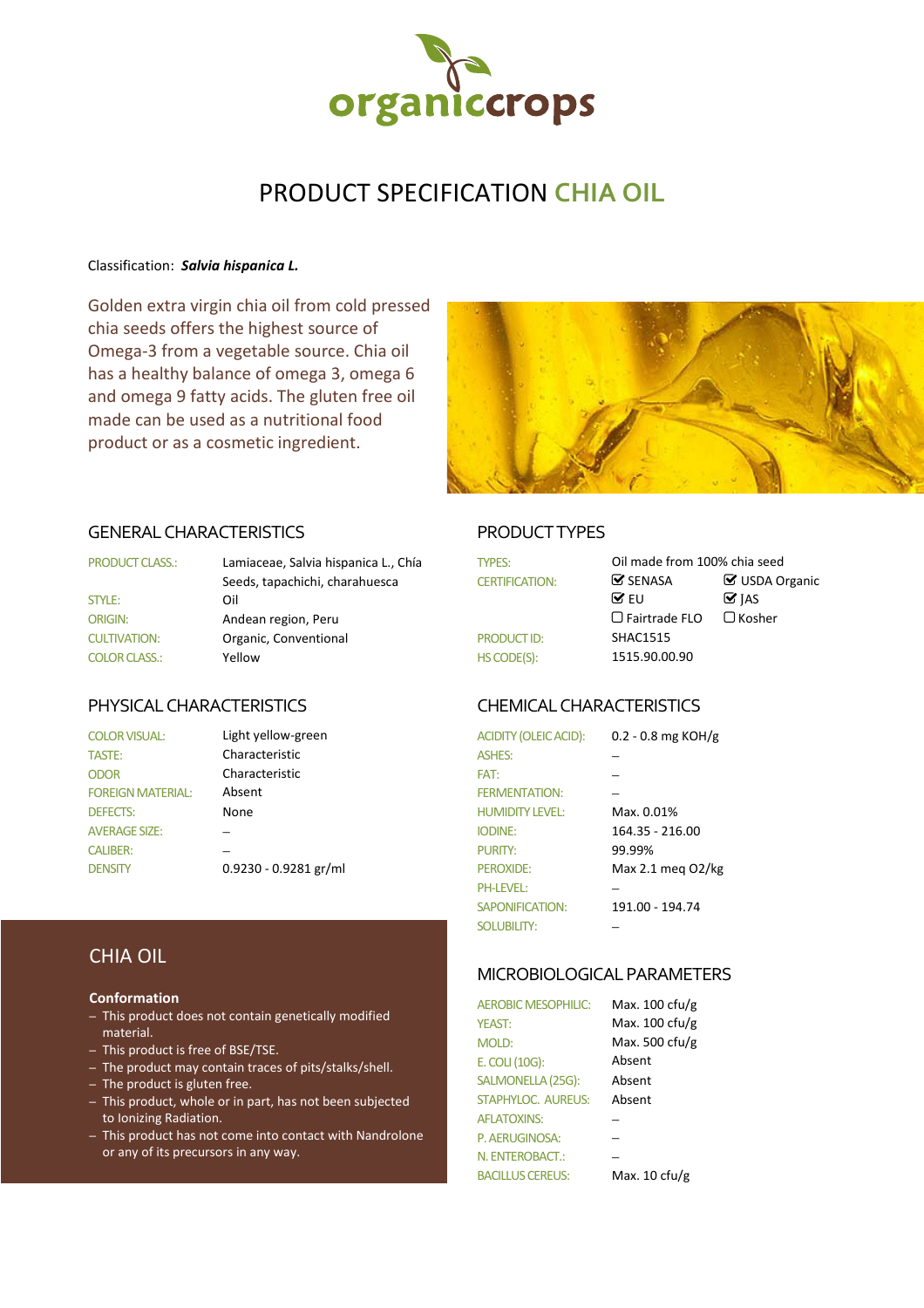# NUTRITION FACTS (100 G POR) **AMINO ACIDS:** per 1 g protein:

| <b>ENERGY:</b>         | 992 l          |
|------------------------|----------------|
| <b>PROTEIN:</b>        | 0g             |
| <b>TOTAL FAT:</b>      | 99 g           |
| <b>SATURATED FAT:</b>  | 2.9g           |
| <b>MONOUNSAT. FAT:</b> | 0.12           |
| POLYUNSAT, FAT:        | 26.2           |
| OMEGA-3 FATTY ACIDS:   | 60g            |
| OMEGA-6 FATTY ACIDS:   | 20g            |
| <b>CARBOHYDRATES:</b>  | 0 g, c         |
|                        | $-\text{S}$ ug |
|                        | nic            |

### CHOLESTEROL: 0 mg

| <b>BETAINE:</b>          | <b>PROLINE:</b>   |                          |
|--------------------------|-------------------|--------------------------|
| <b>CAROTENE:</b>         | SARCOSINE:        |                          |
| <b>CHOLINE:</b>          |                   |                          |
| FOLATE (B9):             | <b>MINERALS</b>   |                          |
| NIACIN:                  | <b>CALCIUM:</b>   |                          |
| <b>PANTOTHENIC ACID:</b> | <b>COPPER:</b>    | ÷                        |
| <b>RIBOFLAVIN (B2):</b>  | <b>FLUORIDE:</b>  | ÷                        |
| THIAMIN (B1):            | <b>IRON:</b>      | $\overline{\phantom{0}}$ |
| <b>VITAMIN A:</b>        | <b>MAGNESIUM:</b> | ÷                        |
| <b>VITAMIN B12:</b>      | <b>MANGANESE:</b> | ÷                        |
| <b>VITAMIN B6:</b>       | PHOSPHOROS:       | $\overline{\phantom{a}}$ |
| <b>VITAMIN C:</b>        | POTASSIUM:        |                          |
| <b>VITAMIND:</b>         | <b>SELENIUM:</b>  |                          |
| <b>VITAMINE:</b>         | SODIUM:           |                          |
| <b>VITAMIN K:</b>        | ZINC:             |                          |
|                          |                   |                          |

### **FATTY ACIDS OTHER**

| C12-0 LAURIC:                     |                  | ARSENIC (AS):        | Ν                        |
|-----------------------------------|------------------|----------------------|--------------------------|
| C13-1-7 TRIDECONOIC:              |                  | ASH:                 |                          |
| C13-0 TRIDECOANOIC:               |                  | CADMIUM (CD):        | Ν                        |
| C14-0 MYRSTIC:                    | 40 mg            | <b>CAFFEINE:</b>     | $\overline{\phantom{0}}$ |
| C15-1-7 PENTADEC.:                |                  | LEAD (PB):           | N                        |
| C16-1-9 PALMTOLEIC:               | $0.62$ g         | <b>MERCURY (HG):</b> |                          |
| <b>C16-0 PALMITIC:</b>            | 6.2 g            |                      |                          |
| C17-1-9 HEPTADEC.:                |                  |                      |                          |
| C17-0 HEPTADECANOIC:              |                  |                      |                          |
| C18-2-9-12 LINOLEIC:              | 11.5g            | <b>CHIA OIL</b>      |                          |
| <b>C18-1-9 OLEIC:</b>             | 9.2 g            |                      |                          |
| C <sub>18</sub> -0 STERIC:        | 4.8 <sub>g</sub> |                      |                          |
| C18:3 A-LINOLENIC:                | 69.2 g           | <b>Typical usage</b> |                          |
| C19-0 NONADECANOIC                |                  | As a food product,   |                          |
| C <sub>20</sub> -1-15 EISOSENOIC: |                  | used for salad dres  |                          |
| C <sub>22</sub> -0 BEHANIC:       |                  | As a cosmetics prod  |                          |
| C24-1-15 NERVONIC:                |                  | care products.       |                          |
| C-24-0 LIGNOCENIC:                |                  |                      |                          |

| NUTRITION FACTS (100 g POR) |                         | AMINO ACIDS:          | p                        |
|-----------------------------|-------------------------|-----------------------|--------------------------|
|                             |                         | <b>ASPARTIC ACID:</b> |                          |
| <b>ENERGY:</b>              | 992 kcal. / KJ 4151     | <b>GLUTAMIC ACID:</b> |                          |
| <b>PROTEIN:</b>             | 0g                      | <b>SERINE:</b>        | $\overline{a}$           |
| <b>TOTAL FAT:</b>           | 99g                     | <b>HISTIDINE:</b>     | $\overline{\phantom{0}}$ |
| <b>SATURATED FAT:</b>       | 2.9g                    | <b>GLYCINE:</b>       |                          |
| <b>MONOUNSAT. FAT:</b>      | 0.12 g                  | <b>THREONINE:</b>     | $\overline{\phantom{0}}$ |
| POLYUNSAT. FAT:             | 26.2 g                  | <b>ALANINE:</b>       | $\overline{\phantom{0}}$ |
| <b>OMEGA-3 FATTY ACIDS:</b> | 60 <sub>g</sub>         | <b>TYROSINE:</b>      | $\overline{\phantom{0}}$ |
| <b>OMEGA-6 FATTY ACIDS:</b> | 20 <sub>g</sub>         | PHENYLALANINE:        | $\overline{\phantom{0}}$ |
| <b>CARBOHYDRATES:</b>       | $0 g$ , of which        | <b>VALINE:</b>        |                          |
|                             | $-$ Sugars: 0 g         | <b>METHIONINE:</b>    | $\overline{\phantom{0}}$ |
|                             | $-$ Dietary fibers: 0 g | <b>ISOLEUCINE:</b>    | $\overline{\phantom{0}}$ |
| <b>CHOLESTEROL:</b>         | 0 <sub>mg</sub>         | LEUCINE:              |                          |
|                             |                         | LYSINE:               | $\overline{\phantom{0}}$ |
| <b>VITAMINS</b>             |                         | <b>HO-PROLINE:</b>    | $\overline{\phantom{0}}$ |
| <b>BETAINE:</b>             |                         | <b>PROLINE:</b>       | $\overline{\phantom{0}}$ |
| <b>CAROTENE:</b>            |                         | SARCOSINE:            |                          |
| <b>CHOLINE:</b>             |                         |                       |                          |
| FOLATE (B9):                |                         | <b>MINERALS</b>       |                          |
| <b>NIACIN:</b>              |                         | <b>CALCIUM:</b>       |                          |
| <b>PANTOTHENIC ACID:</b>    |                         | <b>COPPER:</b>        |                          |

| <b>GLUTAMIC ACID:</b> |                          |
|-----------------------|--------------------------|
| <b>SERINE:</b>        |                          |
| <b>HISTIDINE:</b>     |                          |
| <b>GLYCINE:</b>       |                          |
| THREONINE:            |                          |
| <b>ALANINE:</b>       |                          |
| <b>TYROSINE:</b>      | $\overline{\phantom{0}}$ |
| PHENYLALANINE:        |                          |
| <b>VALINE:</b>        |                          |
| <b>METHIONINE:</b>    |                          |
| <b>ISOLEUCINE:</b>    |                          |
| LEUCINE:              |                          |
| LYSINE:               |                          |
| <b>HO-PROLINE:</b>    |                          |
| <b>PROLINE:</b>       |                          |
| SARCOSINE:            |                          |
| <b>MINERALS</b>       |                          |
| <b>CALCIUM:</b>       |                          |
| <b>COPPER:</b>        |                          |
| <b>FILIORIDE:</b>     |                          |

| PANTUTHENIC ACID.       | CUFFLN.           |  |
|-------------------------|-------------------|--|
| <b>RIBOFLAVIN (B2):</b> | <b>FLUORIDE:</b>  |  |
| THIAMIN (B1):           | <b>IRON:</b>      |  |
| <b>VITAMIN A:</b>       | <b>MAGNESIUM:</b> |  |
| <b>VITAMIN B12:</b>     | <b>MANGANESE:</b> |  |
| <b>VITAMIN B6:</b>      | PHOSPHOROS:       |  |
| <b>VITAMIN C:</b>       | POTASSIUM:        |  |
| <b>VITAMIND:</b>        | <b>SELENIUM:</b>  |  |
| <b>VITAMINE:</b>        | SODIUM:           |  |
| VITAMIN K:              | ZINC:             |  |

| C12-0 LAURIC:                    |       | ARSENIC (AS):        | Max. 3 ppm  |
|----------------------------------|-------|----------------------|-------------|
| C13-1-7 TRIDECONOIC:             |       | ASH:                 |             |
| C13-0 TRIDECOANOIC:              |       | CADMIUM (CD):        | Max. 1 ppm  |
| C14-0 MYRSTIC:                   | 40 mg | <b>CAFFEINE:</b>     |             |
| C15-1-7 PENTADEC.:               |       | LEAD (PB):           | Max. 10 ppm |
| C <sub>16</sub> -1-9 PALMTOLEIC: | 0.62g | <b>MERCURY (HG):</b> |             |

# CHIA OIL

## **Typical usage**

As a food product, can be consumed directly, or used for salad dressing, smoothies and health drinks. As a cosmetics product as additive for skin care, hair care products.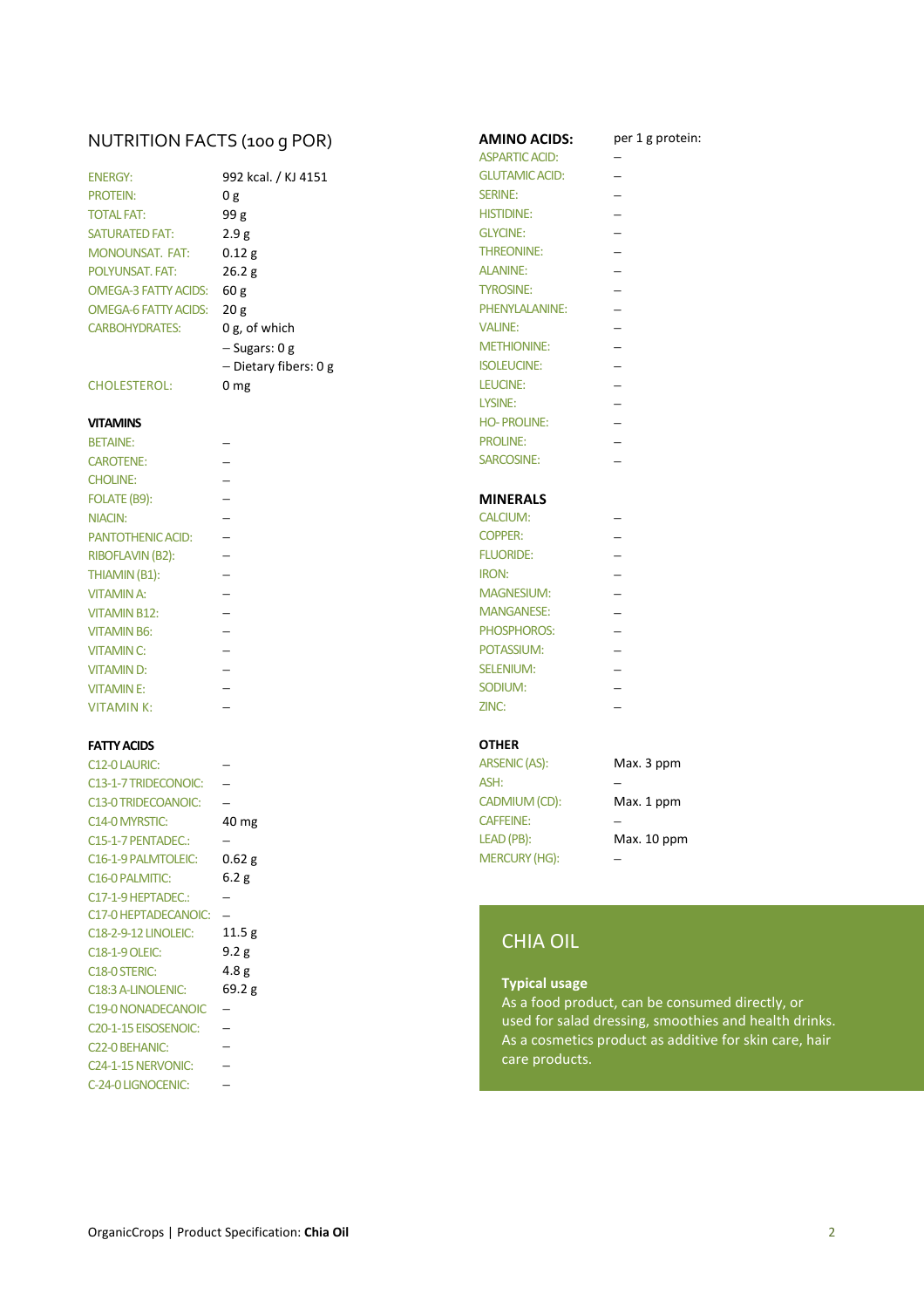#### SHELF-LIFE & STORAGE

SHELF-LIFE: 12 months. STORAGE: Store in a temperature/humidity controlled environment, away from sunlight or other heat sources. STORAGE TEMP.: 18-22 degrees Celsius HUMIDITY: 60% H.R. AIRFLOW:

#### ORDER SPECIFICATIONS

| PACKAGING/PRES.:         | - 200-216 L steel drum or high-density polyethylene barrel<br>- 5,10 L high-density polyethylene drum<br>- 250 ml, 500 ml, 1000 ml glass bottle (private label / retail) |
|--------------------------|--------------------------------------------------------------------------------------------------------------------------------------------------------------------------|
| SHIPPING:                | <b>FOB Callao</b>                                                                                                                                                        |
| <b>MINIMUM ORDER:</b>    | 1000 kg/L                                                                                                                                                                |
| <b>DELIVERY DETAIL:</b>  | FIFO                                                                                                                                                                     |
| <b>LEAD TIME TO FOB:</b> | 21 days                                                                                                                                                                  |

### DISCLAIMER

All product, product specifications and data are subject to change without notice. OrganicCrops., its affiliates, agents, and employees, and all persons acting on its or their behalf (collectively, "OrganicCrops"), disclaim any and all liability for any errors, inaccuracies or incompleteness contained in any Product Specification or in any other disclosure relating to any product.

#### Version: **0.9** / **March 2022** / SN

#### INQUIRIES

Please direct all inquiries and other communication to:

#### **OrganicCrops E.I.R.L.**

ADDRESS: Jr. Francisco Bolognesi 248 Dpt. 3 TELEPHONE: +51 (0)42 602 067 RUC#: 20600134109

Tarapoto, 22202 EMAIL: hello@organiccrops.net San Martin, Perú INTERNET: www.organiccrops.net